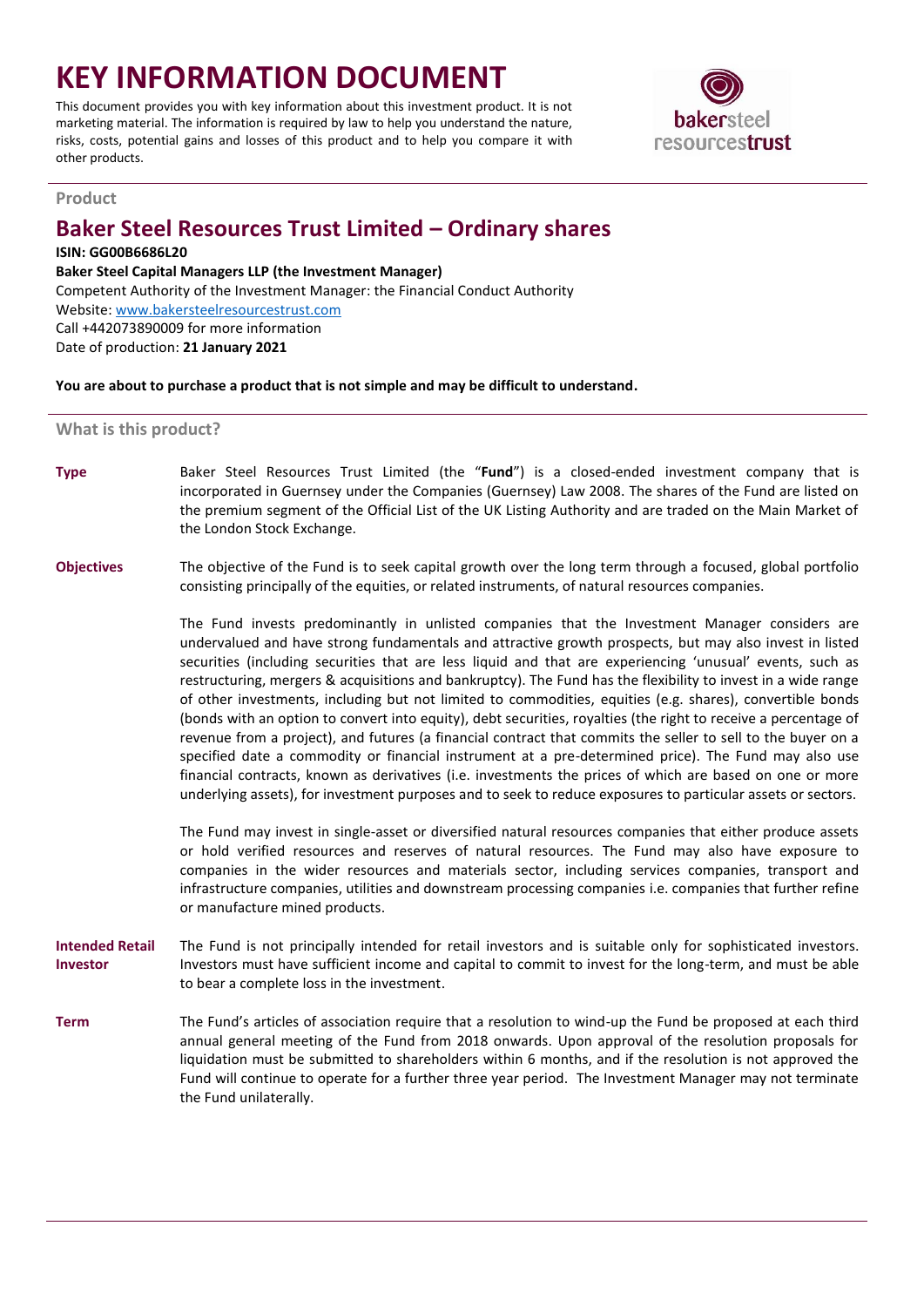## **Risk Indicator**

| Lowerrisk<br>Potentially lower rewards |  |  | Higherrisk<br>Potentially higher rewards |  |  |
|----------------------------------------|--|--|------------------------------------------|--|--|
|                                        |  |  |                                          |  |  |



**The risk indicator assumes you keep the product for 5 years. The actual risk can vary and you may get back less. The market price can trade at a significant discount to the net asset value of the Fund. You may not be able to sell your shares easily or you may have to sell at a price that significantly impacts on how much you get back.**

The summary risk indicator is a guide to the level of risk of this product compared to other products. It shows how likely it is that the product will lose money because of movements in the markets or because we are not able to pay you.

We have classified this product as 5 out of 7, which is the third highest risk class. This rates the potential losses from future performance at a high level, and poor market conditions are very likely to impact the capacity to pay you. This product has been placed in the aforementioned risk class because its share price is subject to very significant fluctuation, therefore the profit potential and loss exposure may be very high.

#### **Maximum loss:**

|           | • Can I lose all invested capital?                                           | <b>Yes</b> |
|-----------|------------------------------------------------------------------------------|------------|
| $\bullet$ | Do I bear risk of incurring additional financial commitments or obligations? | No         |
|           | • Is there capital protection against market risk?                           | No         |

The following risks have no direct influence on this categorisation, but may be significant for the Fund: counterparty risks; risks relating to the use of derivatives; and operating risks and custodial risks.

| <b>Performance</b> | Investment of £10,000               |            |            |            |  |  |
|--------------------|-------------------------------------|------------|------------|------------|--|--|
| <b>Scenarios</b>   | <b>Scenarios</b>                    |            |            |            |  |  |
|                    | Years                               | 1 year     | 3 years    | 5 years*   |  |  |
|                    | <b>Stress scenario</b>              |            |            |            |  |  |
|                    | What you might get back after costs | £3,005.07  | £3,446.38  | £2,384.96  |  |  |
|                    | Average return each year            | $-69.9%$   | $-29.9%$   | $-24.9%$   |  |  |
|                    |                                     |            |            |            |  |  |
|                    | Unfavourable scenario               |            |            |            |  |  |
|                    | What you might get back after costs | £10,397.46 | £15,784.86 | £25,490.35 |  |  |
|                    | Average return each year            | 4.0%       | 16.4%      | 20.6%      |  |  |
|                    |                                     |            |            |            |  |  |
|                    | <b>Moderate scenario</b>            |            |            |            |  |  |
|                    | What you might get back after costs | £13,597.89 | £25,159.30 | £46,550.66 |  |  |
|                    | Average return each year            | 36.0%      | 36.0%      | 36.0%      |  |  |
|                    |                                     |            |            |            |  |  |
|                    | <b>Favourable scenario</b>          |            |            |            |  |  |
|                    | What you might get back after costs | £17,802.56 | £40,144.25 | £85,102.59 |  |  |
|                    | Average return each year            | 78.0%      | 58.9%      | 53.5%      |  |  |
|                    | * recommended holding period        |            |            |            |  |  |

- This table shows the money you could get back over the next 5 years, under different scenarios, assuming that you invest £10,000.
- The scenarios shown illustrate how your investment could perform. You can compare them with the scenarios of other products.
- The scenarios presented are an estimate of future performance based on evidence from the past on how the value of this investment varies, and are not an exact indicator. What you get will vary depending on how the market performs and how long you keep the investment/product.
- The stress scenario shows what you might get back in extreme market circumstances, and it does not take into account the situation where the Fund is not able to pay you.
- The figures shown include all the costs of the product itself, but may not include all the costs that you